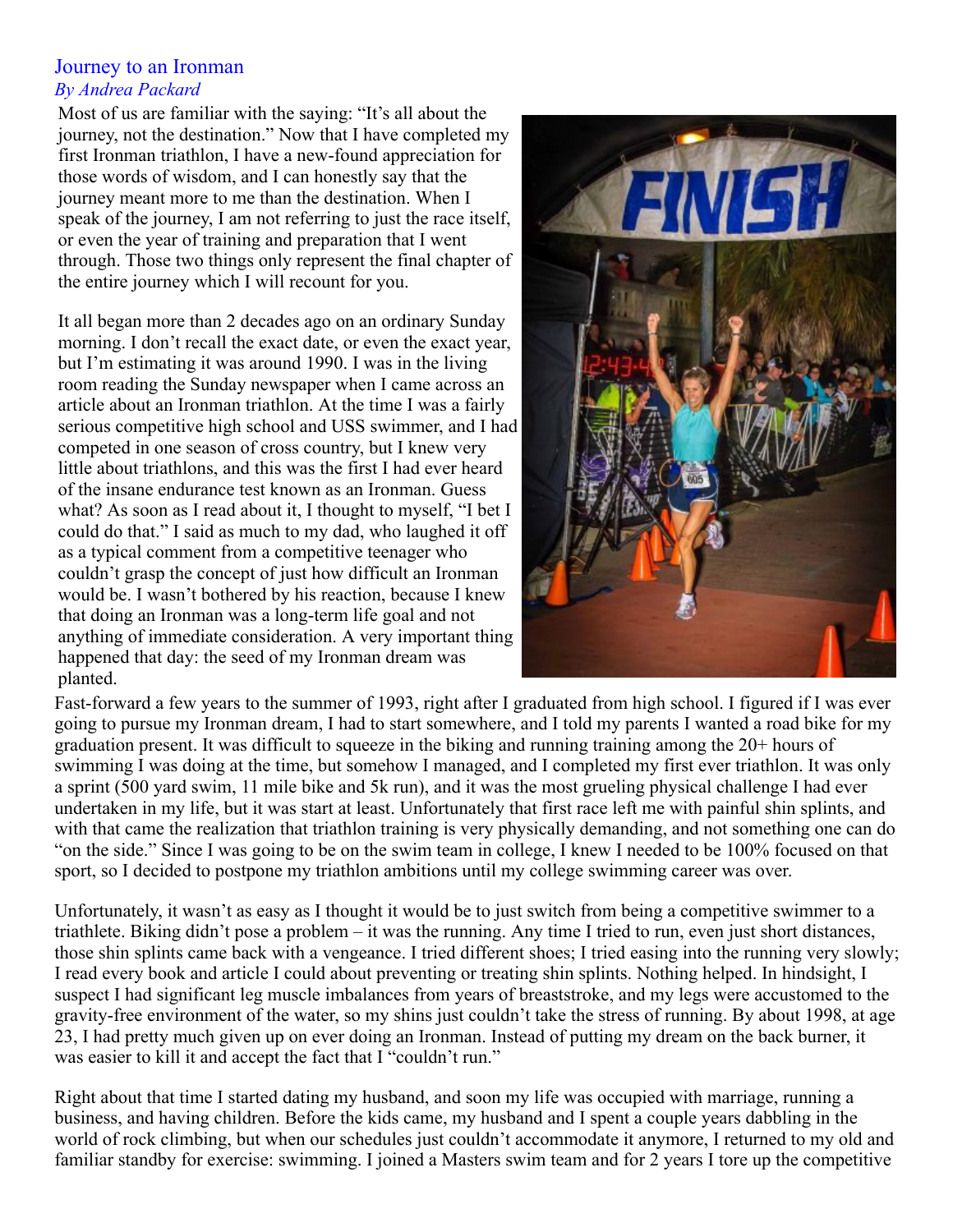scene, and even improved on some of my best times from college. It was a fun time for me as an athlete, but that wasn't all that I wanted to be. I wanted to be a mom too, and so I took a break from the heavy competition from 2002-2006 and had my children. (Note however, that I did not take a break from swimming – I was at masters practice the morning each of my children was born, and swam in a meet while pregnant with my daughter).

In early 2006, we sold our business, moved from New Hampshire to North Carolina, bought another business, and settled into our new life. Swimming was still a centerpiece in my daily schedule, and I found a wonderful new team and started competing again. But after a few years, swimming lost its allure. I still enjoyed swimming for the sake of exercise, but since I am a driven, type-A person, if I don't have a goal I quickly lose interest in things. I had no swimming goals, and I couldn't seem to come up with any that excited me. I took several weeks off to figure things out, and one of the first days I returned to the pool, in January 2008, I saw something that awakened a long-lost dream: an advertisement for a sprint triathlon at our very own YMCA in New Bern. I saw it as a "sign" (no pun intended) that maybe someday I could do that Ironman after all. Just thinking about running brought back painful memories of shin splits, but I thought, "What do I have to lose?" It had been 10 years since I had done any running whatsoever, so maybe things would be different this time. I dusted off my bike and eased myself into running. I was pleasantly surprised that the shin splints didn't come back! But as luck would have it, I was plagued instead with peroneal tendonitis. My run training was "compromised" to say the least, but I completed the race, and I shocked myself with a 3rd place overall female finish. I was hooked!

I eventually overcame the tendonitis and for the next 2 years completed a few sprint races and 2 half-ironmen. Slowly but surely, I was inching further toward that Ironman. In the process I learned quite a bit about every aspect of triathlons, from equipment to nutrition to training plans to my own body's limitations. But it was not an easy beginning to a triathlon career: I suffered one major injury and a few minor ones, and battled frequent sinus infections (thanks to my allergies and young children bringing home every respiratory virus known to man). Eventually, persistent aches and pains on my left side led me to take another break from triathlons. I thought that if I returned to just swimming for a while my body would heal itself and I could then resume the Ironman journey. Of course, if I was to "just swim," I had to come up with a goal. A BIG one. Sure enough, as luck would have it, about that time one of my fellow Masters team-mates mentioned the 25K open water swim to be held in the summer of 2011. That was just the impetus I needed! The detour to pursue this swimming race was an amazing one, and I will forever be glad I took my focus off the Ironman long enough to experience an ultradistance open water swim.

What surprised me, however, was that despite no biking and running for well over a year, my body didn't heal. I was able to swim with just occasional discomfort, but my day-to-day life was burdened with mild but nagging pain. Being a believer in chiropractic techniques and active release, I tried that route but with little or no lasting results. In desperation, I tried not exercising at ALL for a while, but that didn't make any difference. Finally in the fall of 2011, after several negative medical tests for everything from stress fractures to arthritis to herniated discs, I was sent to a physical therapist who suspected my ailments were mostly referred pain from my back. I was skeptical, but did my prescribed exercises faithfully. Some days I was convinced the exercises were helping, and other days I thought maybe they were making things worse. Meanwhile, the physical therapist pointed out that if I didn't feel any better NOT running, I might as well try running again. She put me on a very conservative plan of walking and running, and meanwhile I also resumed a bit of biking. To this day, I really can't pinpoint any one thing that made the ultimate difference, but thankfully some combination of the physical therapy exercises and the return to 'land based' exercise got me on the road to recovery. The most important thing I finally came to realize and accept was that having pain free days was not a given anymore. There was not some mystical time in the future when my body would be permanently cured. I was going to have to figure out what combination of what types of exercise would keep the pain and discomfort at bay. Even a year later I still struggle to keep the puzzle together: it's a daily battle and a delicate balancing act. For me, there is no "magic pill."

As I gradually worked more and more biking and running into my weekly schedule, I starting thinking about what my next goal should be. I felt as though I was emerging from a mental and physical low point in my life, but something was telling me that I should go for that Ironman once and for all. Perhaps when we are "down and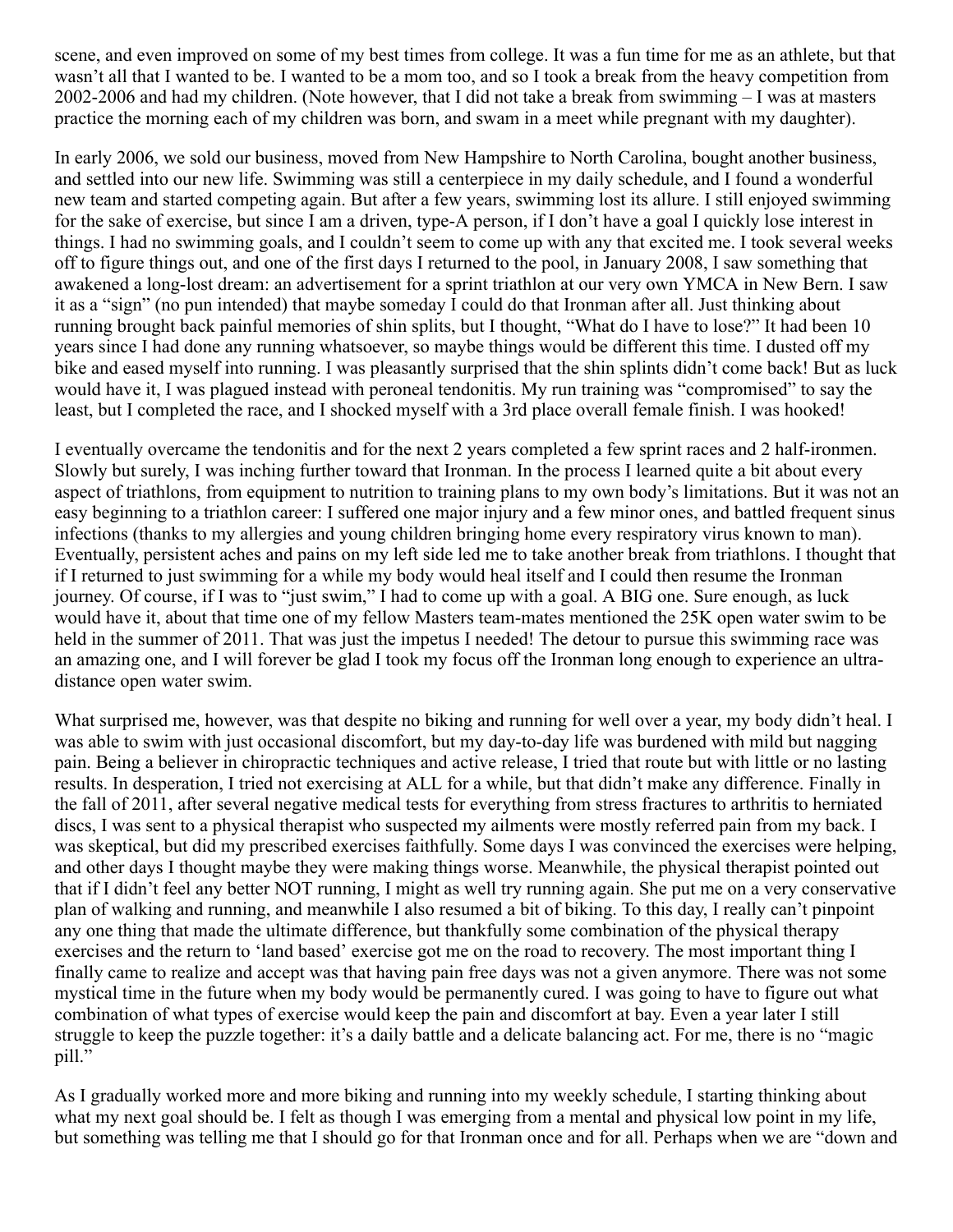out," that is the best time to aim the highest to get out of the slump. And thus began the final chapter in this story.

My logical selection for my first Ironman was the Beach 2 Battleship in Wilmington. Several factors worked in my favor: the date of the race was October 20, 2012, roughly one year away. The location was less than a 2 hour drive from home, which would save me travel time, headaches and money. A fall race would ensure I didn't have to deal with excessive heat, and the course was about as beginner-friendly as it could be (current assisted swim, and pancake flat bike and run). Last but not least, the race was not like other Ironmen that typically fill up months in advance – I knew I wouldn't have to fork over the hefty (\$500 for those not familiar with sport) entry fee until the last minute. So although I had my mind set on the race and began creating a year-long plan to get to the starting line, I didn't announce my intentions to anyone (even my husband!). It is a little ironic, and even a little embarrassing, that I was so utterly secretly committed to the race, and yet I couldn't bring myself to officially announce to the world that I was in fact going to DO IT. I guess the all too powerful pessimist in me was fearful that injury, illness, or some other life event would keep me from getting to the starting line in one piece, and I didn't want to have to explain to anyone why I didn't do the race after all.

As winter rolled into spring, I stayed focused on week-to-week goals and kept myself motivated with several shorter distance races in the upcoming months. During that time, when asked what I was training for, I began dropping hints that I hoped to do a long race, perhaps my first Ironman, in the fall. I kept on with the increasingly long workouts, somehow survived a month-long bout with bronchitis without too much missed training, and by the beginning of September started feeling like it was really going to happen. But then I came down with a cold, and between that and some other personal things that were going on in my life, I was suddenly ready to throw in the towel. Fortunately, my amazing and understanding husband convinced me to stay on track and not give up. I took a couple days off to get better, to get my head back in the game, and to adapt my training plan to maximize my chances of staying healthy until October 20. By Columbus Day weekend I had the hardest training behind me, which was quite an accomplishment in and of itself (those last 3 weekends each consisted of a 5000 yard swim, 85 – 100 mile bike ride, and 16-19 mile run). It was time to pull the trigger, and so I went online and signed up. I was officially (and financially) committed!

Eventually race day arrived. I had trained and planned, planned and trained, and now there was nothing left to do but execute my plan to the best of my ability. Of course just like anything in life, you can plan to a certain extent, but there will always be factors outside your control. Call it fate, divine intervention, or just plain good luck, but all of those "uncontrollable things" worked in my favor that day. First, the weather could not have been better! I was so happy and relieved that it was warm but not hot, with sunshine and only light winds. That factor alone made my day infinitely more enjoyable. Secondly, I had no mechanical problems or flat tires on the bike portion. And thirdly, the volunteers were awesome! I felt grateful all day long for this good fortune. I also spent many of those 140 miles thanking the numerous people in my life that had played some part, however large or small, in helping me along the way (there are far too many to list and I fear I would inadvertently miss someone). Without a doubt, I could not have realized this big dream by myself.

And what about those parts of my race plan that I controlled? I will put humility aside and say that I performed like a rock star! I knew I would do well in the swim, as it is by far my strong suit, and I achieved my goal of being first woman out of the water (I later discovered only 4 men were ahead of me). As for the bike, I was patient, disciplined, and kept my ego in check while hundreds of fellow triathletes passed me. I was prepared for that, and remained solely focused on keeping my heart rate in a specific target zone, and maintaining a pedal cadence of 90 rpm. My conservative pacing strategy was rewarded, and I was able to not only negative-split the bike, but also to pass several competitors from mile 60 onward. When it came to the run (my first marathon), I stuck faithfully to a plan of taking a 1 minute walking break at each aid station (they were positioned at roughly each mile marker). I had to force myself to stop and walk those first few miles, but it wasn't long before I was looking forward to those bouts of walking. A friend's words of wisdom, "Walk before you have to" rang true. I was very much in control and not plagued with any cramps or other musculoskeletal ailments. The only thing that threatened to undo me was nausea that started ever so innocently at about the half-way point of the bike and worsened steadily throughout the run. I had experienced this during my last few training rides, and despite making some adjustments to my nutrition, fell victim to it during the race. By mile 16, I couldn't force myself to